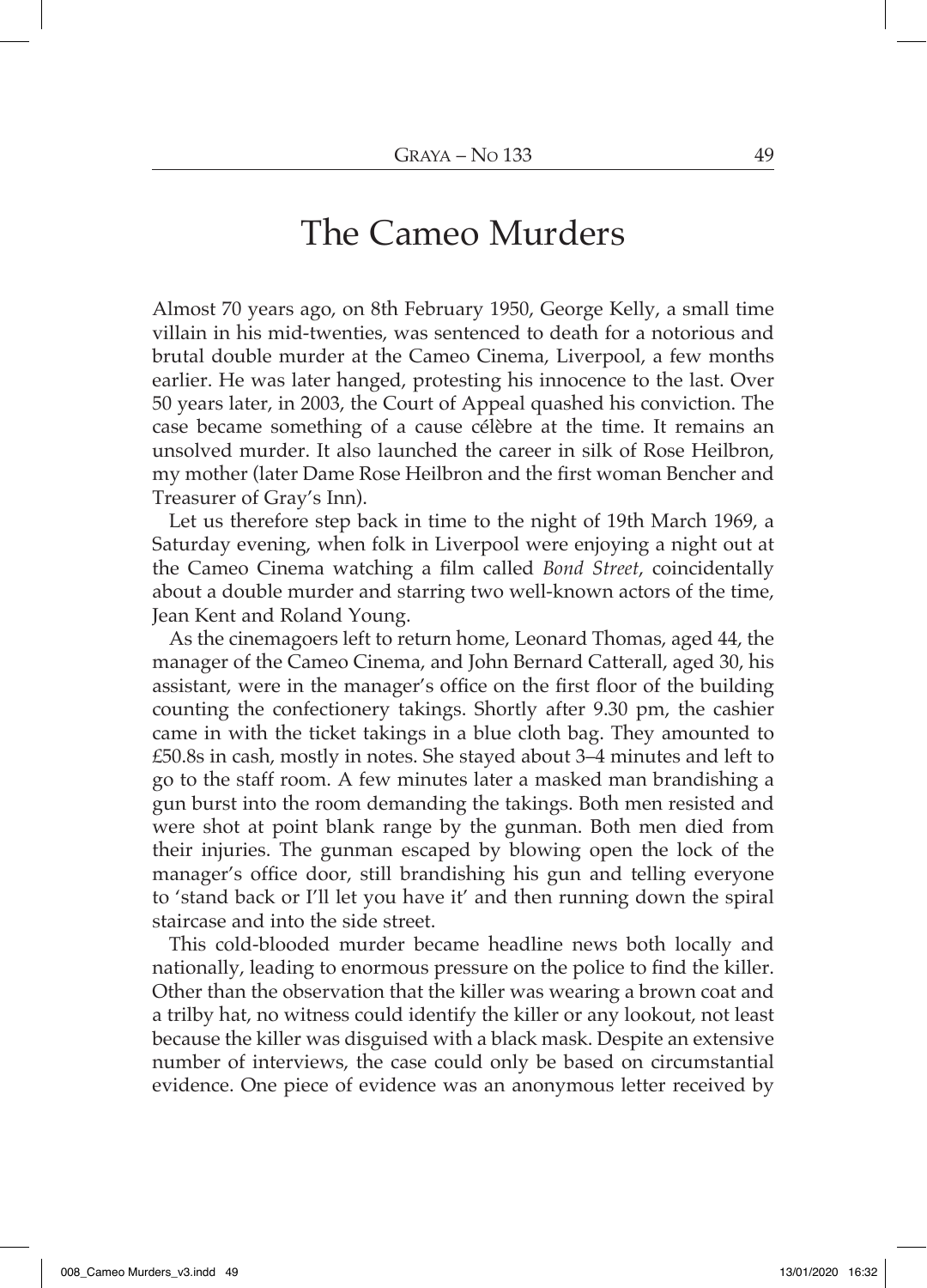the police on 4th April 1949 purporting to set out details of the planned robbery. The case was proving difficult for the police to resolve and led to what was eventually discovered, some 50 years later, as having been a thoroughly flawed and unfair investigation. The police officer in charge of the investigation was CI Balmer.

On 30th September 1949, George Kelly and Charles Connolly, a former boxer and married man with a small child, were both arrested for murder, the latter on the basis that he was the lookout or 'douse'. George Kelly's response was:

'I have never had a gun in my life. I don't know how to fire one: I have never handled one ... I don't know Charles Connolly: I have never seen him in my life. I have never seen the other people in my life'—Jacqueline Dickson and James (Jimmy) Northam who had implicated him.

Just over two weeks later, on 19th October 1949, a committal hearing in the case began before a magistrate and lasted four days, following which both Kelly and Connolly were committed to trial at Liverpool Assizes. It was conducted by Harry Livermore, a well-known Liverpool solicitor. At that stage the Crown's case was based principally on the evidence of Jacqueline Dickson, a prostitute and her then pimp, James Northam, known as Stutty Northam, because of his stammer. Both had criminal records and were accomplices. They later alleged that it was they who had written the letter of 4th April 1949.

Their testimony was that at about 7.30 pm on the night of the murders they had both gone to the Beehive Hotel, a public house in Lime Street, where they had met Connolly and later Kelly and another girl with dark hair where they had discussed various robberies. They said that Kelly had asked Northam for a loan of his brown overcoat as it was cold, and Northam had handed it over. Connolly had then suggested a 'stick-up' at the Cameo Cinema whereupon Kelly allegedly produced a gun and bullets, six of which he proceeded to put in the magazine of the gun. When it had been suggested to him that someone might see him, Kelly is alleged to have said: 'I don't care who sees me. I'm a Kelly'. Northam, professing not to like guns or the people who used them, alleged that he had refused to accompany Connolly and Kelly, as had Dickson. However they had allegedly arranged to meet the next day at the White Star pub in Brownlow Hill.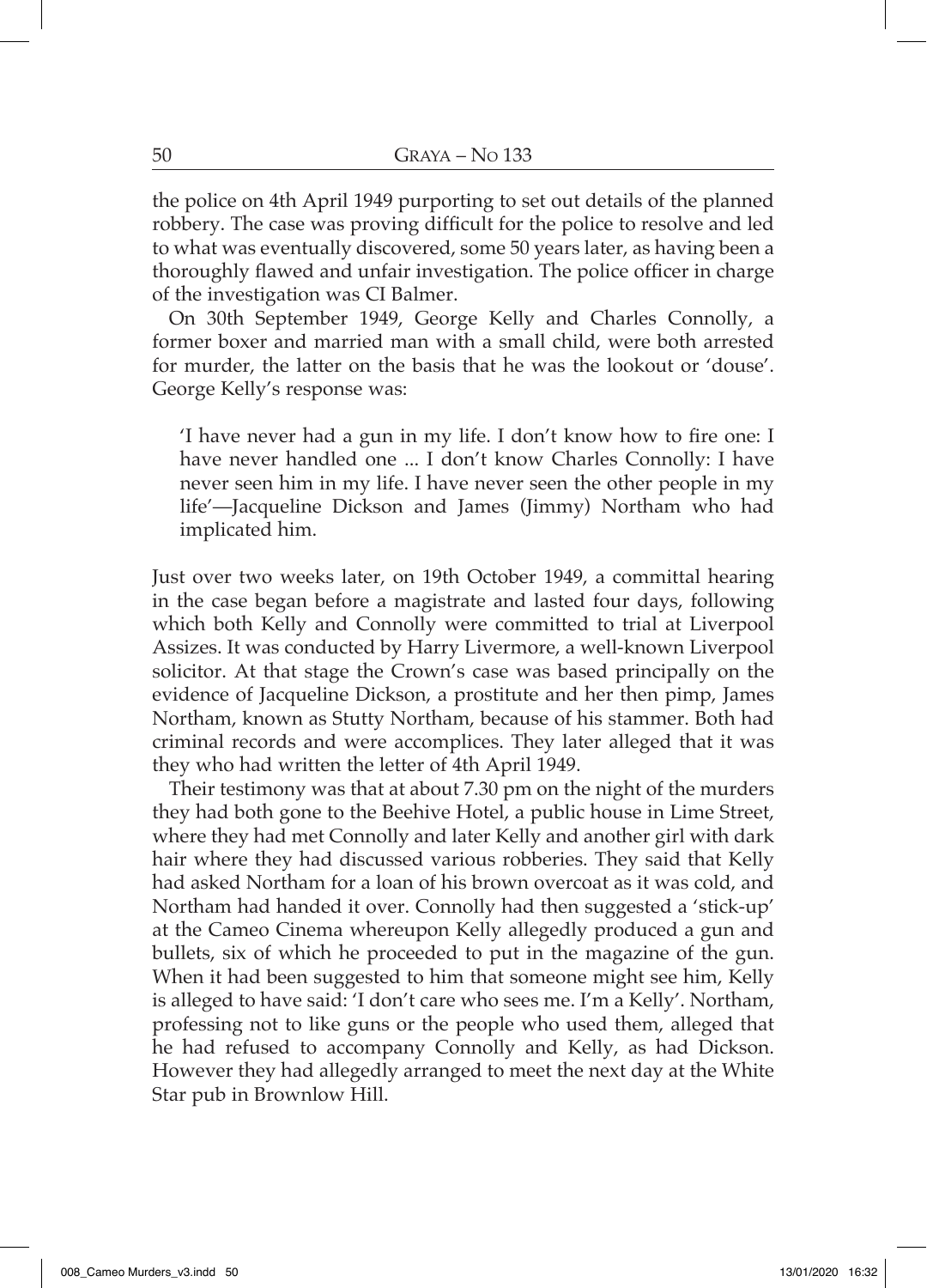On Sunday 20th March, the day after the murders, Dickson and Northam alleged that they had all met up again at the White Star pub as previously arranged. They contended that Kelly had said: 'Balmer was up at my house this morning—if I'd still had the gun he would not have stood there so cocksure of himself' and allegedly also threatened them that if they did not keep their mouths shut they would be 'shut by him or his brothers'. Kelly was also alleged to have told Connolly to fix himself up with an alibi, to which Connolly had replied he would fix an alibi with his wife. The next day, Monday 21st March, it was alleged that when Kelly had returned the brown overcoat to Northam he had gone into some detail about the Saturday evening's events and had once more threatened Northam to keep quiet. Northam said that his father had thereafter worn the coat and the belt had been lost and it had been kept at his father's house.

No witness could identify the lookout. No gun was ever found. No witness saw Kelly in a hat or coat that evening. No witness saw Connolly in the cinema. There was no forensic evidence of any blood stains on the accused or their clothing, nor was there any fingerprint evidence to associate them with the crime. DNA and CCTV evidence was not available in those days.

Rose Heilbron was instructed to represent George Kelly. She had been made silk six months earlier aged 34 (jointly the first female to become King's Counsel). Rose was instructed under the Poor Prisoners Defence Act and was paid only 15 guineas for the trial and its preparation. The trial was originally scheduled for hearing on 7th November 1949. Following an unsuccessful application by Rose and counsel for Connolly to transfer the case to Manchester, the judge adjourned the trial to January 1950. When he heard about his female counsel, Kelly's reaction was not apparently favourable, saying to his co-accused Connolly: 'Hey Charlie, I'm not happy with this at all. Why couldn't I have a fella, like you've got? Whoever heard of a judy defending anyone?' His attitude later changed.

Towards the end of November the police had what, at the time, appeared to be a lucky break, although it was subsequently discovered not to be the product of luck, but of something far more sinister. CI Balmer alleged that on 21st November 1949 he had received a telephone call from the Preston police to tell him that a Robert Graham, then in Walton Prison, wanted to see him about the Cameo murders.

Graham's evidence relayed to CI Balmer at several meetings and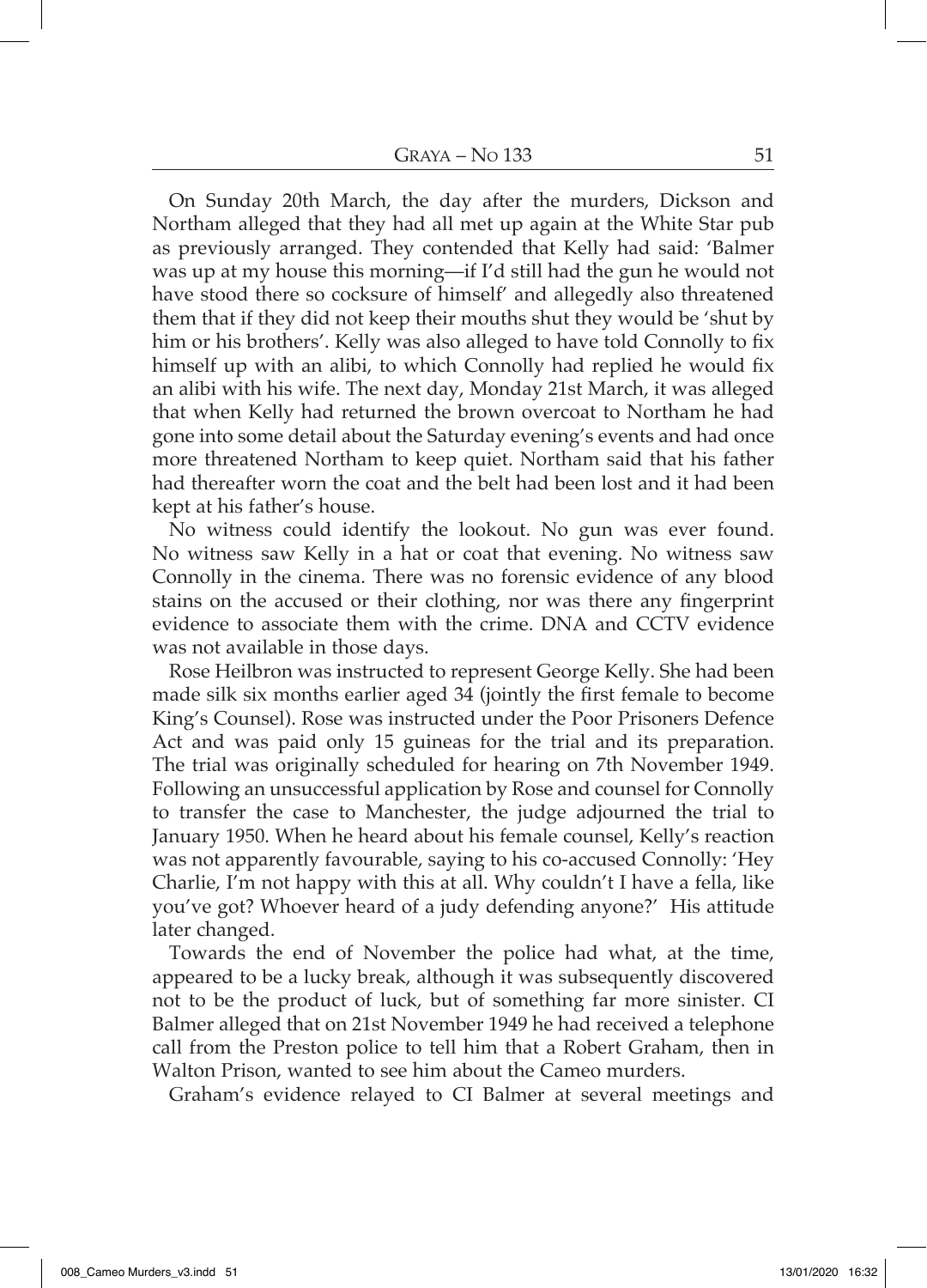subsequently converted into an unsigned statement was that he acted as go-between to pass messages between Kelly and Connolly when they were in the prison's hospital. His statement largely supported the prosecution's case and how Kelly came to be arrested and added some embellishments. In particular, according to Graham, Kelly told him that he had borrowed a coat from Northam, that he had shot the fellows, but that Connolly would not go in; then he had got rid of the hat and coat and 'was in my pub [the Leigh Arms] having a drink five minutes later. My life hangs on that five minutes'. This crucial piece of new evidence, which provided the corroboration the police needed, was only formally tendered on the first day of the trial at which Graham then gave evidence.

On Thursday, 12th January 1950, Kelly was arraigned jointly with Connolly for the murder of Leonard Thomas at Liverpool Assizes at St George's Hall before Mr Justice Oliver and a jury of 10 men and two women. They both pleaded not guilty. Connolly was represented by Basil Nield KC. The trial lasted for 13 days concluding on Saturday 28th January, the prosecution alone tendering nearly 50 witnesses. It was then the longest murder trial in British history. Such was the interest in the case that queues of several hundred formed early each morning trying to get into the public gallery, snaking back along St George's Hall. The police had to control the crowds when scuffles broke out as people tried to rush the doors. Members of the public fainted.

Rose cross-examined the prosecution witnesses at length. Both accused gave evidence and defence witnesses were called. Rose highlighted the paucity of the evidence in her final speech. Following four hours of deliberations the jury indicated that they were unlikely to agree and in those days there were no majority verdicts, so the judge, rather than giving them more time, discharged them. But it was also a pyrrhic victory, for both defendants were immediately ordered to be kept in custody and re-tried. Although unknown to the defence or prosecution at the time, the result might have been even more sensational if the judge had allowed the jury a little more time, for it has subsequently been discovered from Home Office records that the jury were eleven-toone in favour of an acquittal and only needed to swing one more juror round to the majority's way of thinking.

The re-trial took place on 2nd February 1950, but this time, despite an application by Rose, the trials of the two defendants were split. The second trial of Kelly lasted five days with the prosecution calling 42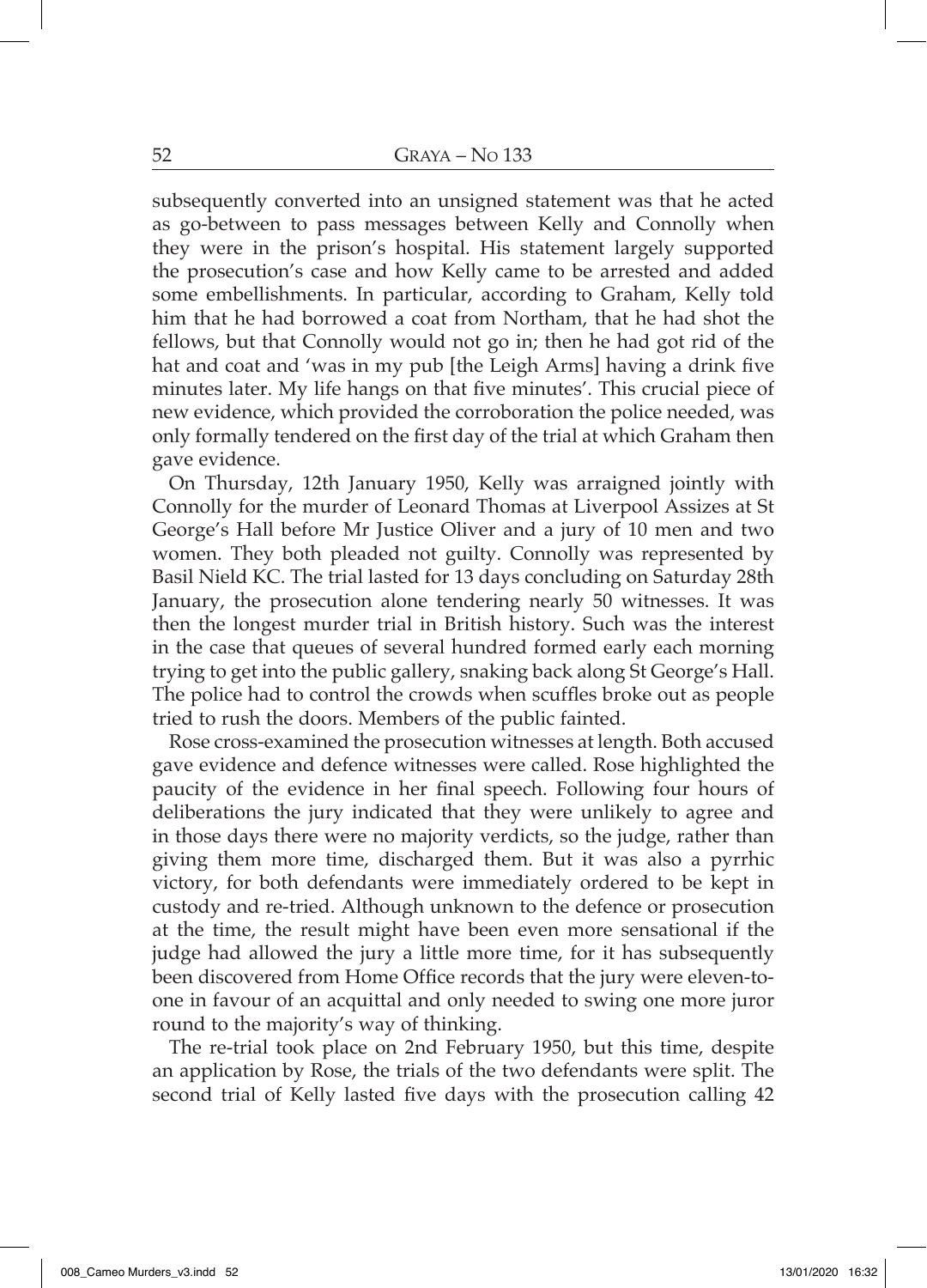witnesses. The jury deliberated for one hour and convicted. Various appeals were tried, but all were unsuccessful and Kelly was hanged at Walton gaol. Connolly, although always protesting his innocence, subsequently pleaded guilty to robbery and was sentenced to 10 years' imprisonment in circumstances which the Court of Appeal subsequently criticised.

As CI Balmer, later Assistant Chief Constable of Liverpool, himself recalled in the *Liverpool Echo* on his retirement in 1967: 'The Cameo murder had shocked the whole country, and certainly never before in the criminal annals of Liverpool, and for that matter the whole of Merseyside, had a case aroused such intense interest.' The case was taken up by a Mr Santangeli who later instructed solicitors and eventually the case was referred to the Criminal Cases Review Commission, which in turn referred the matter to the Court of Appeal which quashed both convictions. The investigation had discovered some very unsettling aspects of the case.

First, the crucial statement of Graham was directly contrary to an earlier statement, which the Court of Appeal found to be authentic, which Graham had made prior to even Kelly and Connolly being charged and which implicated someone else as the murderer. The prosecution had not disclosed this statement to the defence and had concealed it, stating instead that the first time Balmer and Graham had met was on 19th November 1949. The consequence, as the Court of Appeal found, was that the evidence about Graham's statement was 'false and probably deliberately so'.

Second, the police failed deliberately to disclose two earlier statements of Northam and Dickson in which there was no mention of a brown coat, which featured in their later evidence and was an important piece of corroboration relied on by the prosecution, nor did these earlier statements deal with other aspects of evidence which appeared in the statements and evidence before the court.

Third, the Court of Appeal found that another key witness, Mr Thomella, the licensee of the Leigh Arms pub, had given an unsigned statement which was different to his signed one which he was asked to sign in a car.

Fourth, the Court of Appeal concluded there was no proper basis for splitting the trials within five days of a jury failing to reach verdicts against either, where the essence of the case was that Kelly and Connolly were engaged on a common enterprise.